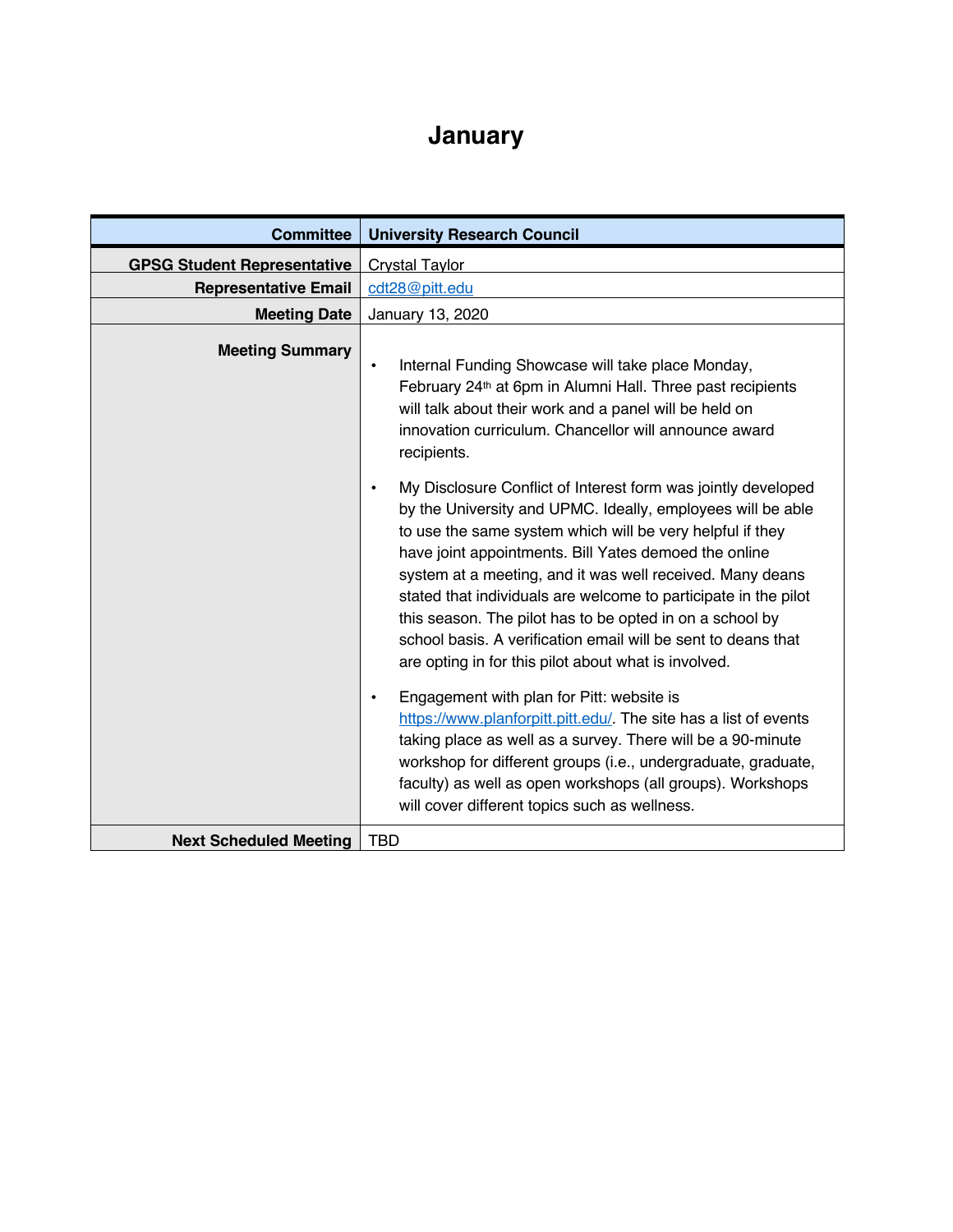| <b>Committee</b>                   | <b>University Council on Graduate Study</b>                                                                                                                                                                                                                                                                                                                                                                                                                                                                                                                                                                                                                                                                                                                                                                                                                                                                                                                                                                                                                                                                                                                                                                                                                                                                                                                                                                                                                  |
|------------------------------------|--------------------------------------------------------------------------------------------------------------------------------------------------------------------------------------------------------------------------------------------------------------------------------------------------------------------------------------------------------------------------------------------------------------------------------------------------------------------------------------------------------------------------------------------------------------------------------------------------------------------------------------------------------------------------------------------------------------------------------------------------------------------------------------------------------------------------------------------------------------------------------------------------------------------------------------------------------------------------------------------------------------------------------------------------------------------------------------------------------------------------------------------------------------------------------------------------------------------------------------------------------------------------------------------------------------------------------------------------------------------------------------------------------------------------------------------------------------|
| <b>GPSG Student Representative</b> | Elizabeth Hernandez                                                                                                                                                                                                                                                                                                                                                                                                                                                                                                                                                                                                                                                                                                                                                                                                                                                                                                                                                                                                                                                                                                                                                                                                                                                                                                                                                                                                                                          |
| <b>Representative Email</b>        | emh153@pitt.edu                                                                                                                                                                                                                                                                                                                                                                                                                                                                                                                                                                                                                                                                                                                                                                                                                                                                                                                                                                                                                                                                                                                                                                                                                                                                                                                                                                                                                                              |
| <b>Meeting Date</b>                | January 14, 2020                                                                                                                                                                                                                                                                                                                                                                                                                                                                                                                                                                                                                                                                                                                                                                                                                                                                                                                                                                                                                                                                                                                                                                                                                                                                                                                                                                                                                                             |
| <b>Meeting Summary</b>             | The council participated in a strategic planning workshop.<br>$\bullet$<br>Laura Winters who is the chief deputy of staff in the provost's<br>office on strategic planning with a focus on graduate<br>education led this.<br>The input that the council gave will be used for the Plan for<br>$\bullet$<br>Pitt 2025 steering committee<br>(https://www.planforpitt.pitt.edu/).<br>The council had an opportunity to discuss their thoughts on<br>$\bullet$<br>possible future initiatives for graduate education at Pitt.<br>Some ideas that were raised included: more diverse courses<br>and freedom in terms of what faculty are allowed to teach,<br>supporting high profile faculty/retainment of goof faculty that<br>often times receive better offers from higher institutions, hold<br>international conferences at Pitt, bringing in professors from<br>other institutions and building a larger research fund for<br>graduate students.<br>Carrie Benson who is the Title IX specialist in the office of<br>$\bullet$<br>diversity and inclusion presented on current available<br>training opportunities around Pitt. Last semester, we<br>discussed the possibility of making Title IX training<br>mandatory for all graduate students. She also discussed the<br>areas and schools who receive the most training. She<br>explained how mandatory training would work and how easy<br>it would be to conduct, given that many schools already |
|                                    | mandate it. The council discussed how each school can<br>increase visibility of resources and get more students                                                                                                                                                                                                                                                                                                                                                                                                                                                                                                                                                                                                                                                                                                                                                                                                                                                                                                                                                                                                                                                                                                                                                                                                                                                                                                                                              |
|                                    | involved in training. The council will continue this<br>conversation in future meetings.                                                                                                                                                                                                                                                                                                                                                                                                                                                                                                                                                                                                                                                                                                                                                                                                                                                                                                                                                                                                                                                                                                                                                                                                                                                                                                                                                                     |
| <b>Next Scheduled Meeting</b>      | February 18, 2020                                                                                                                                                                                                                                                                                                                                                                                                                                                                                                                                                                                                                                                                                                                                                                                                                                                                                                                                                                                                                                                                                                                                                                                                                                                                                                                                                                                                                                            |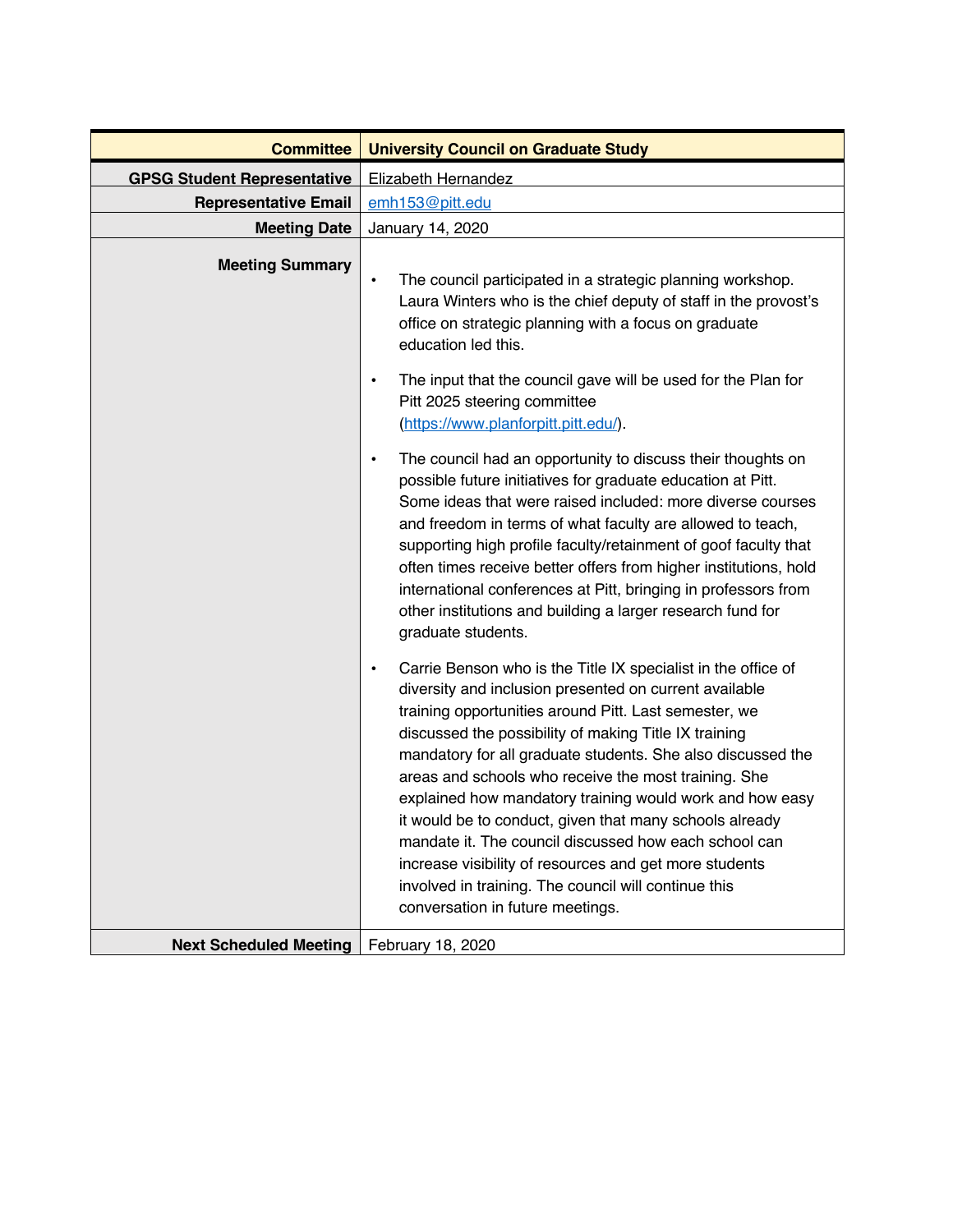## **February**

| <b>Committee</b>                   | <b>CGS Graduate Student Affairs</b>                                                                                                                                                                                                                                                                                                                                                                                                                                                                                                                                                                                                                                                                                                                                                |
|------------------------------------|------------------------------------------------------------------------------------------------------------------------------------------------------------------------------------------------------------------------------------------------------------------------------------------------------------------------------------------------------------------------------------------------------------------------------------------------------------------------------------------------------------------------------------------------------------------------------------------------------------------------------------------------------------------------------------------------------------------------------------------------------------------------------------|
| <b>GPSG Student Representative</b> | Yan Wang                                                                                                                                                                                                                                                                                                                                                                                                                                                                                                                                                                                                                                                                                                                                                                           |
| <b>Representative Email</b>        | yaw80@pitt.edu                                                                                                                                                                                                                                                                                                                                                                                                                                                                                                                                                                                                                                                                                                                                                                     |
| <b>Meeting Date</b>                | February 3, 2020                                                                                                                                                                                                                                                                                                                                                                                                                                                                                                                                                                                                                                                                                                                                                                   |
| <b>Meeting Summary</b>             | Modifying the current guidelines for postdoctoral<br>$\bullet$<br>associates and post-doctoral scholars which includes<br>effective date, travel grants for graduate students/post-<br>doc students, adding post-doc training under school<br>responsibility on page 4 and matching retirement is<br>Pitt's most important concern about post-doc benefits.<br>Other concerned benefits included maternity leave,<br>unpaid maternity leave, paid paternity leave and<br>unpaid paternity leave.<br>Other topics included: should there be a recommended<br>$\bullet$<br>or required structure at the school level for issued<br>related to post-docs? What group/committee should<br>have the primary role for oversight of the university-<br>wide policies on post-doc fellows? |
| <b>Next Scheduled Meeting</b>      | TBD                                                                                                                                                                                                                                                                                                                                                                                                                                                                                                                                                                                                                                                                                                                                                                                |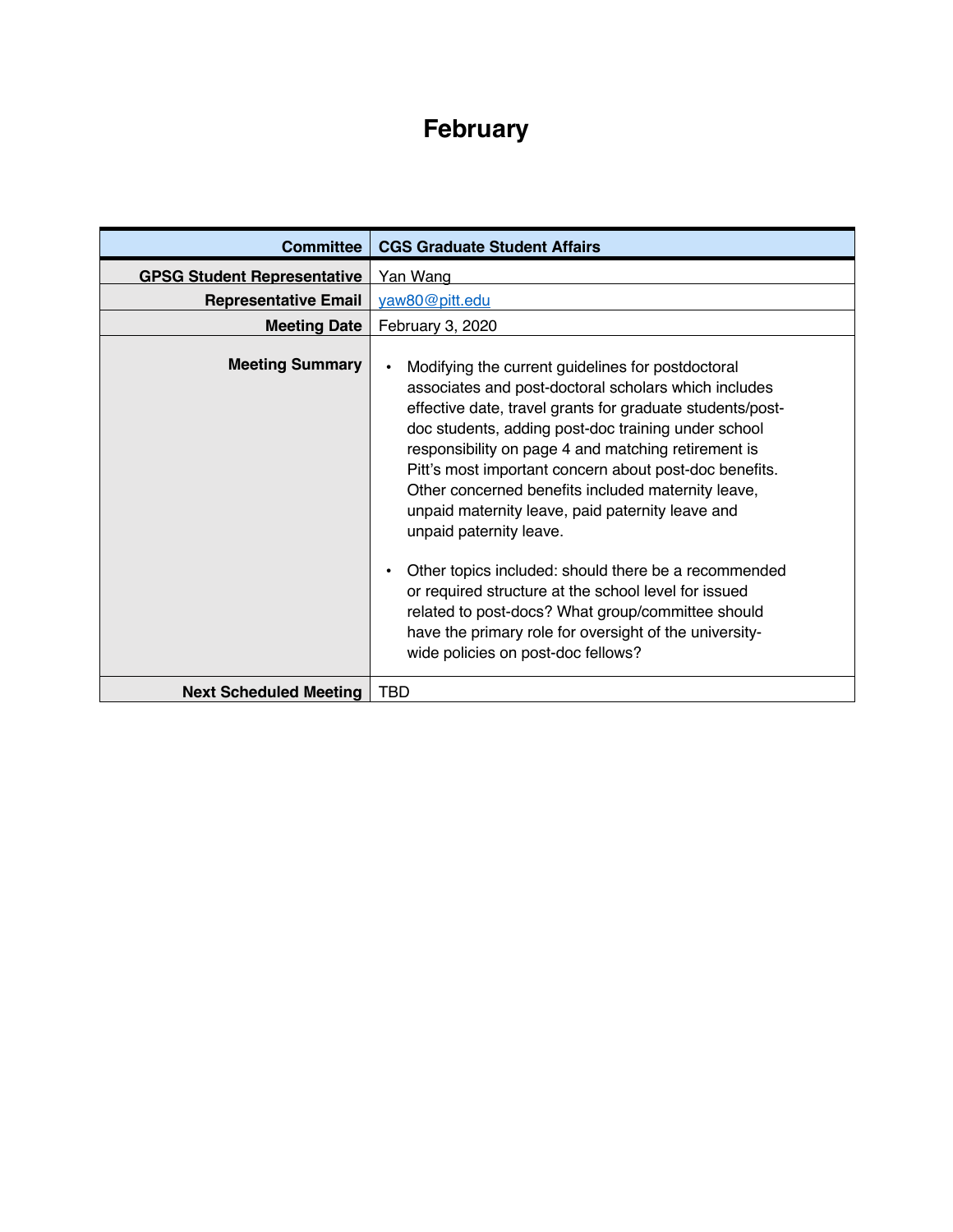| <b>Committee</b>                   | <b>Senate Research</b>                                                                                                                                                                                                                                                                                                                                                                                                                                                                                                                                                                                                                                                                 |
|------------------------------------|----------------------------------------------------------------------------------------------------------------------------------------------------------------------------------------------------------------------------------------------------------------------------------------------------------------------------------------------------------------------------------------------------------------------------------------------------------------------------------------------------------------------------------------------------------------------------------------------------------------------------------------------------------------------------------------|
| <b>GPSG Student Representative</b> | Maura McCall                                                                                                                                                                                                                                                                                                                                                                                                                                                                                                                                                                                                                                                                           |
| <b>Representative Email</b>        | mccallm@pitt.edu                                                                                                                                                                                                                                                                                                                                                                                                                                                                                                                                                                                                                                                                       |
| <b>Meeting Date</b>                | February 7, 2020                                                                                                                                                                                                                                                                                                                                                                                                                                                                                                                                                                                                                                                                       |
| <b>Meeting Summary</b>             | Discussed the Conflict of Interest (COI) software,<br>$\bullet$<br>which will tentatively launch in the health sciences<br>schools sometime in March.<br>A table of COI examples will be provided somewhere<br>$\bullet$<br>on the COI site (exact location not determined yet),<br>there will be a FAQ page and the help desk will be<br>prepared to assist with questions as well.<br>There is no particular point of interest for graduate students,<br>$\bullet$<br>although some will likely need to complete the form. Their<br>supervisors should inform them if they need to complete it<br>(many students in the health sciences have complete the old<br>COI form annually). |
| <b>Next Scheduled Meeting</b>      | February 28, 2020                                                                                                                                                                                                                                                                                                                                                                                                                                                                                                                                                                                                                                                                      |